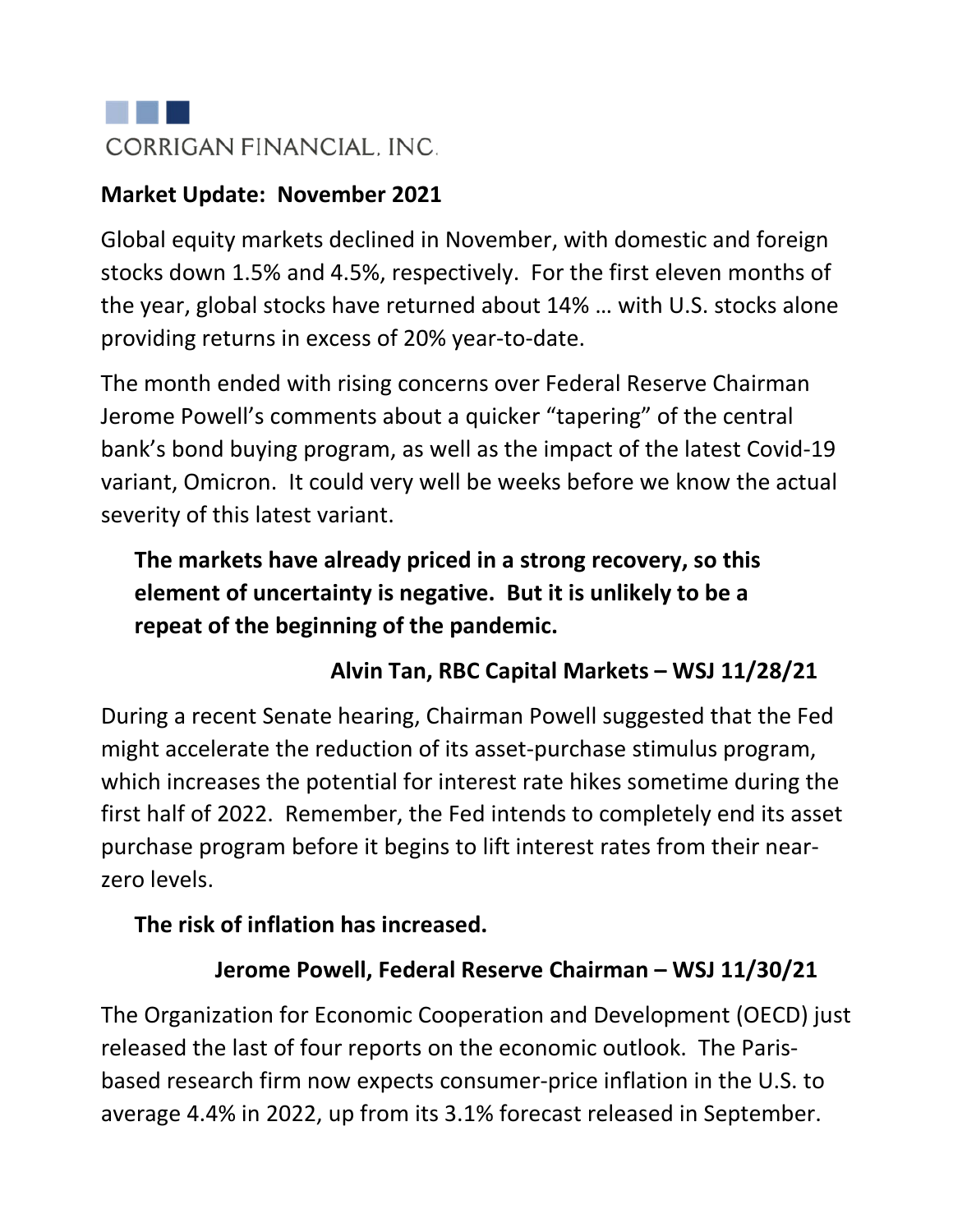The OECD cited imbalances in the demand for and the supply of energy and semiconductors, as well as workers. There is also a growing fear that households and businesses will come to expect that higher inflation will persist … which could ignite a vicious cycle of higher price increases and wage settlements.

#### **There's a lot of questions and markets don't like uncertainty.**

### **Larry Milstein, R.W. Pressprich & Co. – WSJ 11/28/21**

Consumer prices in the Eurozone increased by 4.9% in November, the fastest annual rise since records began in 1997.

# **The Eurozone economy is expected to slow over coming months as some governments impose fresh lockdowns to curb rising Covid-19 infection rates, a slowdown that the spread of the new Omicron variant is likely to deepen and prolong.**

### **Paul Hannon – WSJ 11/30/21**

The number of people filing new claims for unemployment benefits remains at pandemic lows. The declining level of jobless claims reflects a tight labor market, where employers are trying to hire and retain workers who are quitting jobs at record rates. Still, total U.S. employment remains about three percent lower than prepandemic levels … or approximately four million fewer workers.

### **The Fed has two mandates, to promote maximum employment and price stability, but now it's a little tricky. What if the two goals conflict or pull in different directions?**

# **Priya Misra, TD Securities – WSJ 11/30/21**

The Labor Department just reported (December 3) that the U.S. economy added 210,000 jobs in November. The number is well below expectations and significantly less than the 555,000 monthly average so far this year. However, a separate survey of households released the same day showed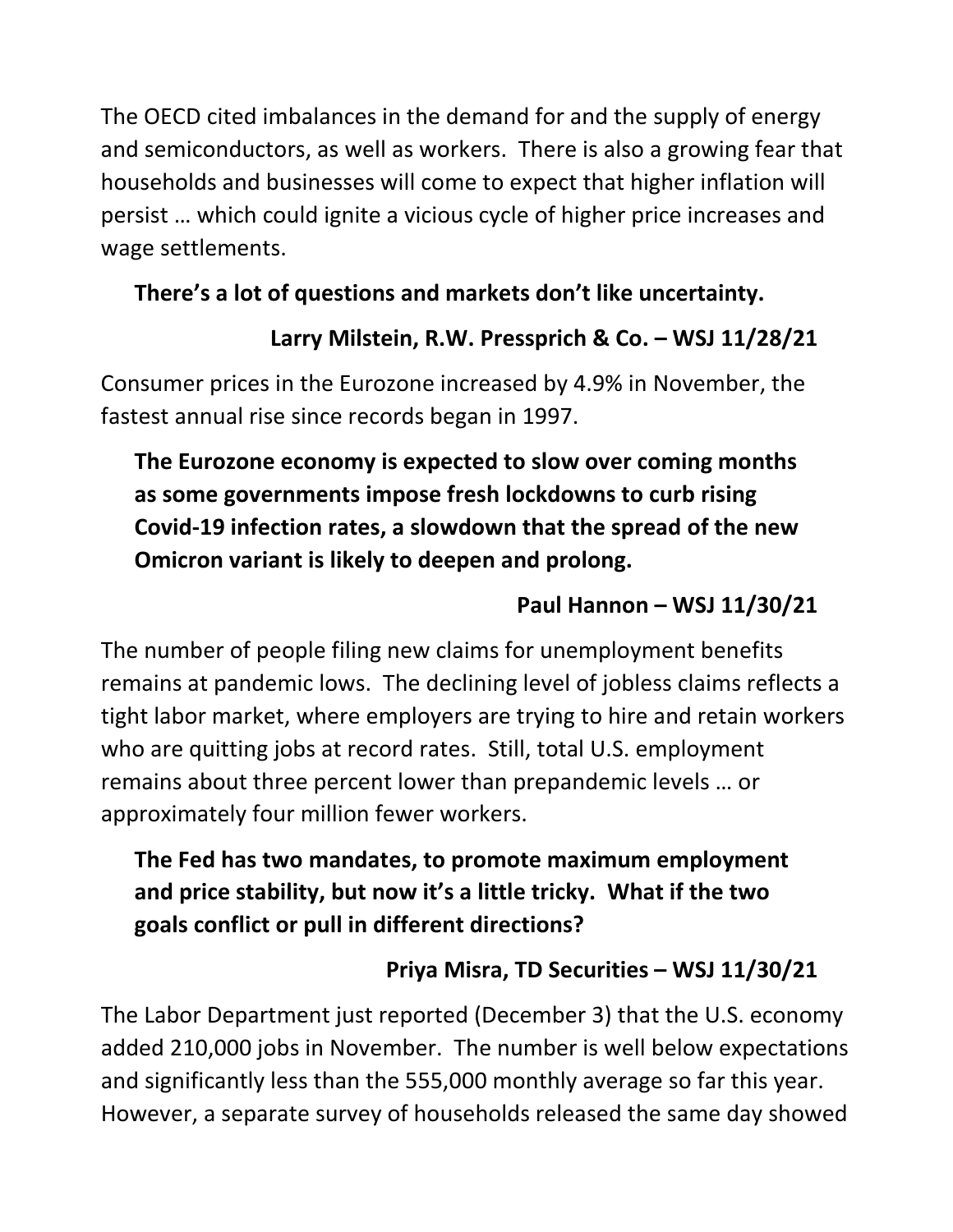that 1.1 million more people were employed in November than in October.

While these two surveys have conflicted in the past, these differences are difficult to reconcile. Some are attributing the inconsistencies to "seasonal adjustments", as well as reduced response rates from employers during the pandemic. Taken together, however, the end result may just be a loosening labor market, with higher participation and declining rates of unemployment.

**This suggests that some combination of improving employment opportunities, waning Covid-19 worries and lower levels of government support drew people into the labor force last month. That is a hopeful sign that the job market is starting to loosen – or at least that it was, before the Omicron variant struck.**

#### **Justin Lahart – WSJ 12/4/21**

Coordinated monetary and fiscal stimulus enabled the economy to bounce back quickly from the pandemic. But while the response sustained or even increased income levels, it could not make up for the supply that those income levels would have produced.

**The federal government put \$6 trillion directly in the hands of consumers, much of it regardless of need. State and local governments also restricted many retail and service businesses, like restaurants and hotels, theme parks, travel, and other "experience"-related industries. So, consumers, unable to spend on services, demanded more goods – roughly 15% more than our logistical infrastructure had ever produced and delivered … Throw in supply chain problems and you get inflation in goods.** 

**John Mauldin, Thoughts from the Frontline – 11/20/21**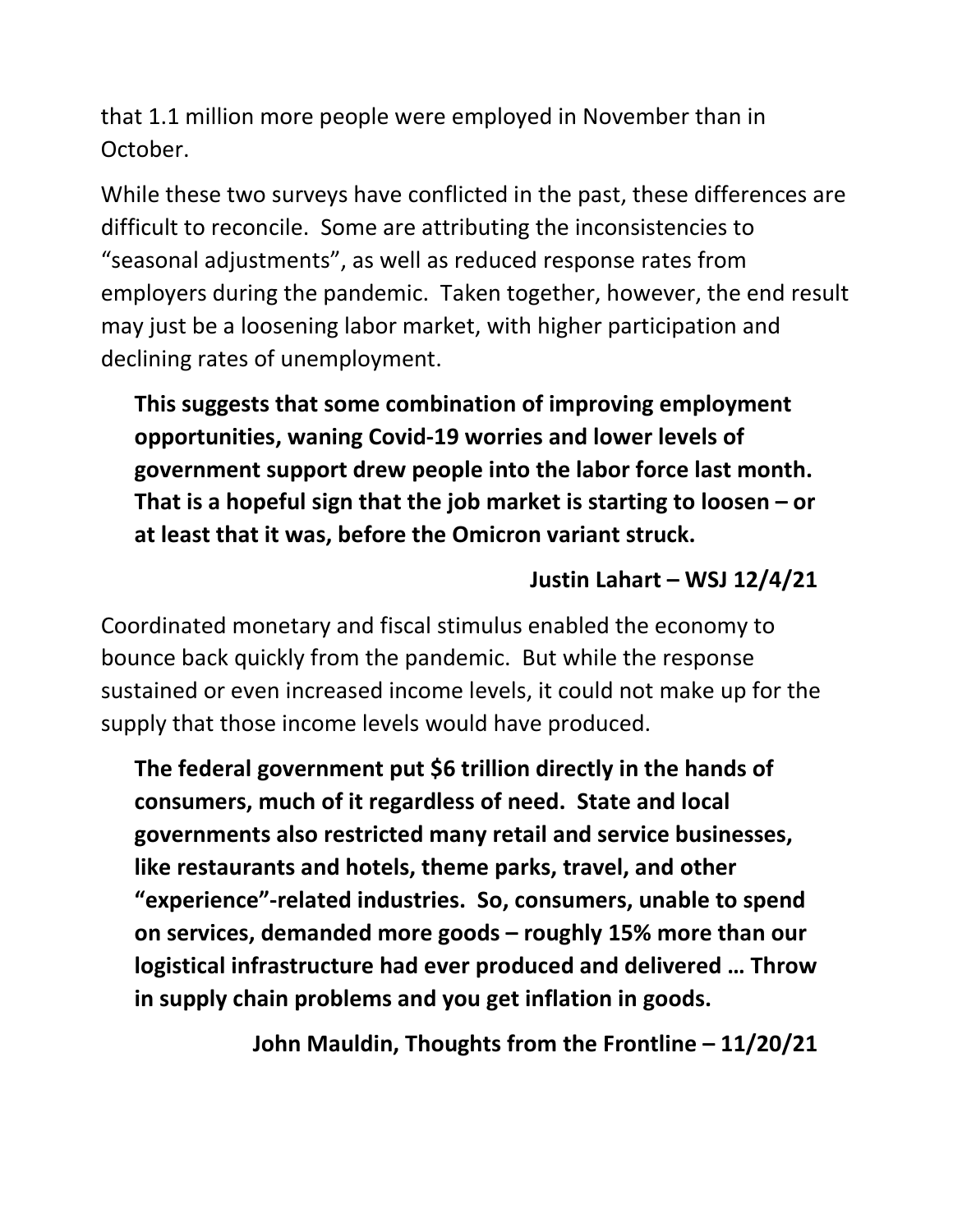Supply-chain bottlenecks are showing some signs of relief. Energy shortages and Covid-related factory closures are easing in Asia, while major U.S. retailers say they have imported most of their holiday needs. Ocean freight rates are also off record levels.

A survey by Oxford Economics, including "country experts" covering 45 economies, found that almost all believe supply-chain disruptions have peaked or will peak by the end of this year.

# **Globally speaking, the worst is behind us in terms of the supplychain problems.**

# **Louis Kuijs, Oxford Economics – WSJ 11/21/21**

Manufacturing activity picked up in China, with the purchasing managers index moving from contraction to expansion levels. Still, new orders remain soft, and the service sector continues to decelerate.

**All of this adds up to a weak recovery at best (for China) in early 2022 – if exports hold up and further significant policy support for the economy is forthcoming.**

#### **Nathaniel Taplin – WSJ 11/30/21**

The major drag on China's economy continues to be the real estate sector. While housing sales have stabilized, they have settled in at lower levels. Commercial housing space sold is down about 20% from the previous year and shows no signs of rebounding.

China's property boom saw many developers borrow heavily to fund rapid growth. There are thousands of Chinese developers, with many going public. According to S&P Global Market Intelligence, there are more than 100 companies with a combined market value of \$242 billion trading on Hong Kong's stock exchange.

With credit now scarce and sales on the decline, international investors have been recording considerable losses. While Evergrande Group has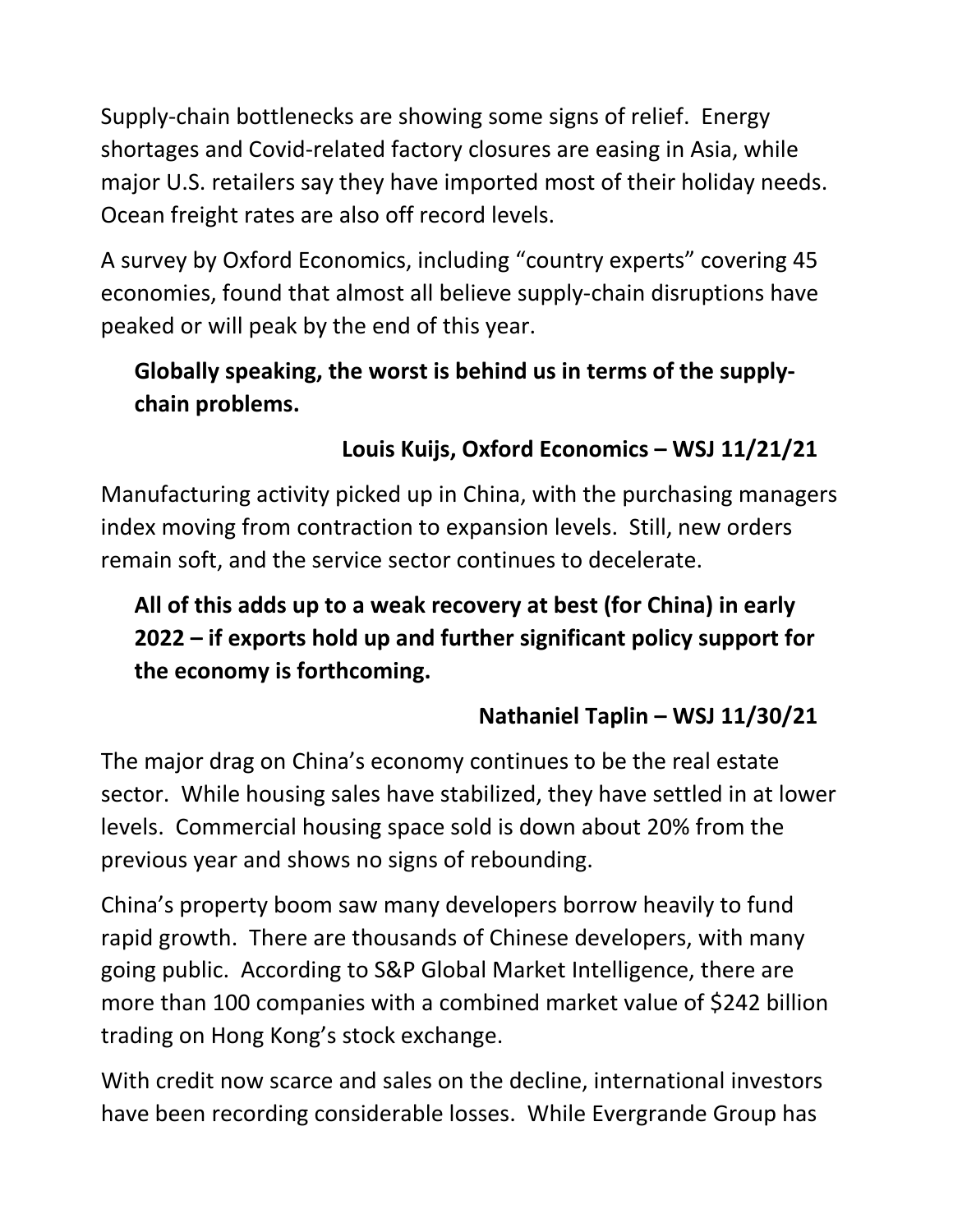been the posterchild for this financial excess, at least four other developers have defaulted on their dollar bonds in the past few months.

**From a standing start in the late 1990s, the rapid growth of China's private housing market created many ambitious, founderled companies that sucked in capital and vacuumed up land, betting that home and land prices would keep rising. Industrywide annual revenue jumped to the equivalent of about \$1.9 trillion, government statistics show, or about 26 times what it was in 2000.**

#### **Quentin Webb – WSJ 11/28/21**

#### 

So, where are interest rates ultimately heading? Some economists suggest there are basically two ways this could play out …. and either way, the outcome could mean trouble for investors.

The first scenario suggests that the groundwork already exists for a wageprice spiral which will require aggressive tightening by the Fed.

# **They (the Fed) have created a mess they need to clean up.**

# **Ed Yardeni, Yardeni Research – Barron's 11/28/21**

Under the second scenario, the Fed does not aggressively tighten, forcing businesses, consumers, and investors to adjust to a *new normal* of higher core inflation.

Low interest rates are effectively supporting today's high asset values … in both stocks and real estate. Some economists believe our economy has become too sensitive to high asset valuations … arguing that rising rates could puncture asset bubbles and create deflationary pressures.